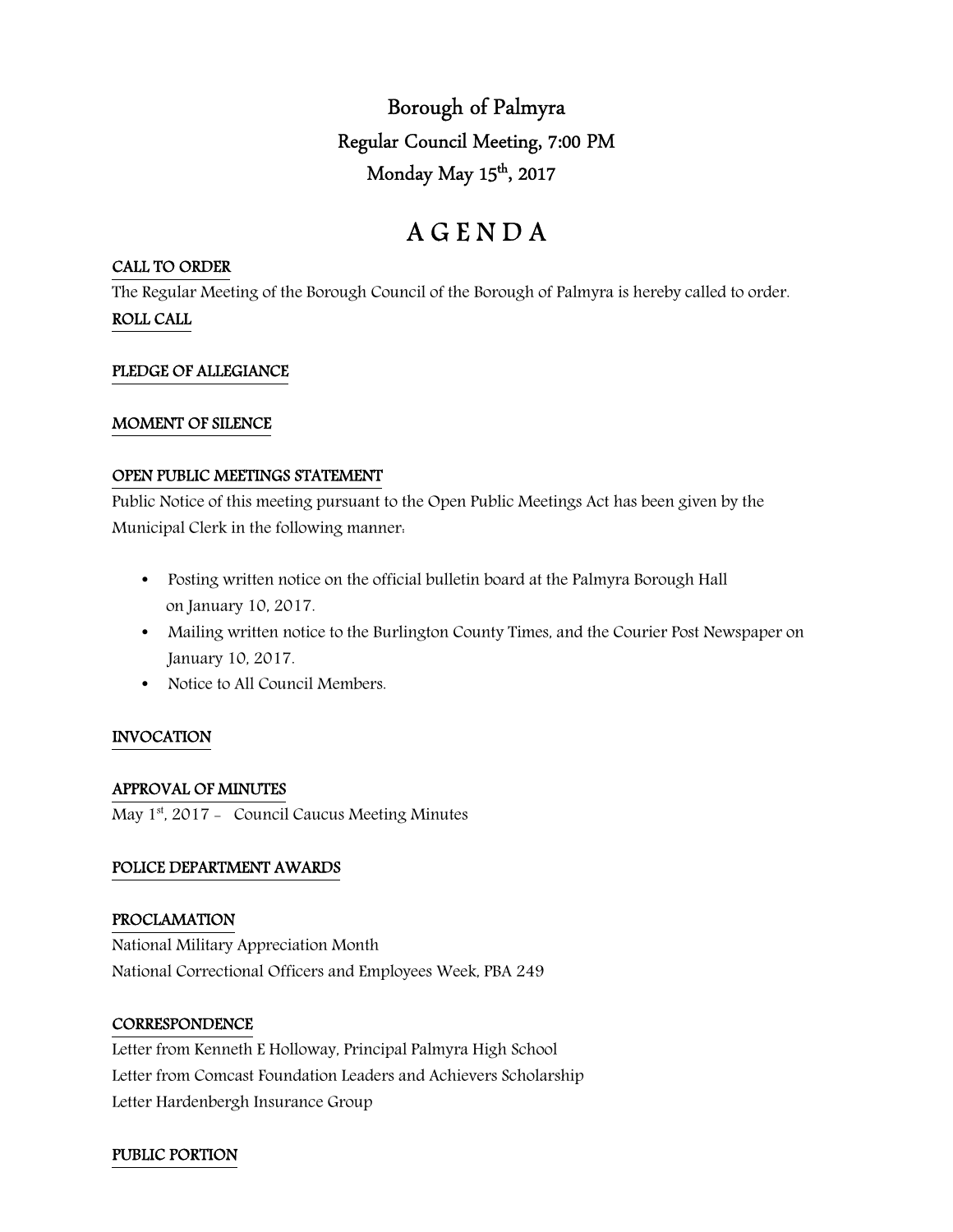This public portion is for discussion on professional updates, resolutions and ordinances listed on the agenda. Please sign in at the podium, state your name and address for the record. Council will give all comments appropriate consideration. Each citizen will be allotted up to five (5) minutes to speak, in order to allow everyone an opportunity to ask questions and express their opinions or concerns. Please direct all comments to the Mayor. Each citizen may only speak once during each public portion.

# ORDINANCE ON FIRST READING (public hearing June 19<sup>th</sup>, 2017 at 7:00 pm)

Ordinance 2017-6, An Ordinance Of The Borough Of Palmyra Amending Ordinance 2016-9 Relating to the Regulating of Towing and Towing Operators Working in the Borough of Palmyra.

# ORDINANCES ON SECOND READING (Public Hearing).

Ordinance 2017-4, An Ordinance Of The Borough Of Palmyra To Provide for and Determine the Rates and Ranges of Compensation of Each Employee and Officer of the Borough of Palmyra For Years 2017 and 2018. This Ordinance expires December  $31<sup>st</sup>$ , 2018 unless otherwise amended.

Ordinance 2017-5, An Ordinance of the Borough of Palmyra Amending Chapter 197 Of the Borough of Palmyra Code Captioned "Peddling And Soliciting".

# RESOLUTIONS Consent Agenda

Resolution 2017-125 to Resolution 2017-132 will be enacted as a single motion, if any resolution needs additional discussion it will be removed from the consent agenda and voted on separately.

- Resolution 2017–125, Resolution Approving PSE&G's Traffic Plans for the Closing of Cinnaminson Avenue.
- Resolution 2017–126, Resolution Authorizing the Purchase of Life Insurance for Qualified Volunteer Members of the Palmyra Fire Department
- Resolution 2017-127, Resolution Amending Resolution 2017-101 changing total of contract from 106,035.00 to 106,326.00, the Total of Base bid \$99,401.00 and Alternate #1 \$6,925.00 as mentioned in resolution 2017-101
- Resolution 2017-128, Resolution Authorizing the Mayor to Execute the Land Use Application giving permission to Habitat for Humanity to apply to the Land Use Board for a sub-division for Block 127 Lot 10
- Resolution 2017–129, Resolution Appointing Michelle Markey to the Borough of Palmyra Police Department effective May 22<sup>nd</sup>, 2017
- Resolution 2017-130, Resolution Approving LOSAP Eligible Volunteers for 2016 in Accordance with Chapter 21:A1 of the Code of the Borough of Palmyra entitled "Fire Department Length of Service Awards Program Point System".
- Resolution 2017–131, Resolution of the Borough of Palmyra Approving Verizon Wireless' Plans to Upgrade and Enhance its Network by Deploying Small Network Nodes.
- Resolution 2017–132, Resolution Authorizing the Payment of Bills for the Month of May 2017 In the Amount of \$2,270,802.63

# MOTION TO APPROVE TREASURERS REPORTS

March 2017 and April 2017